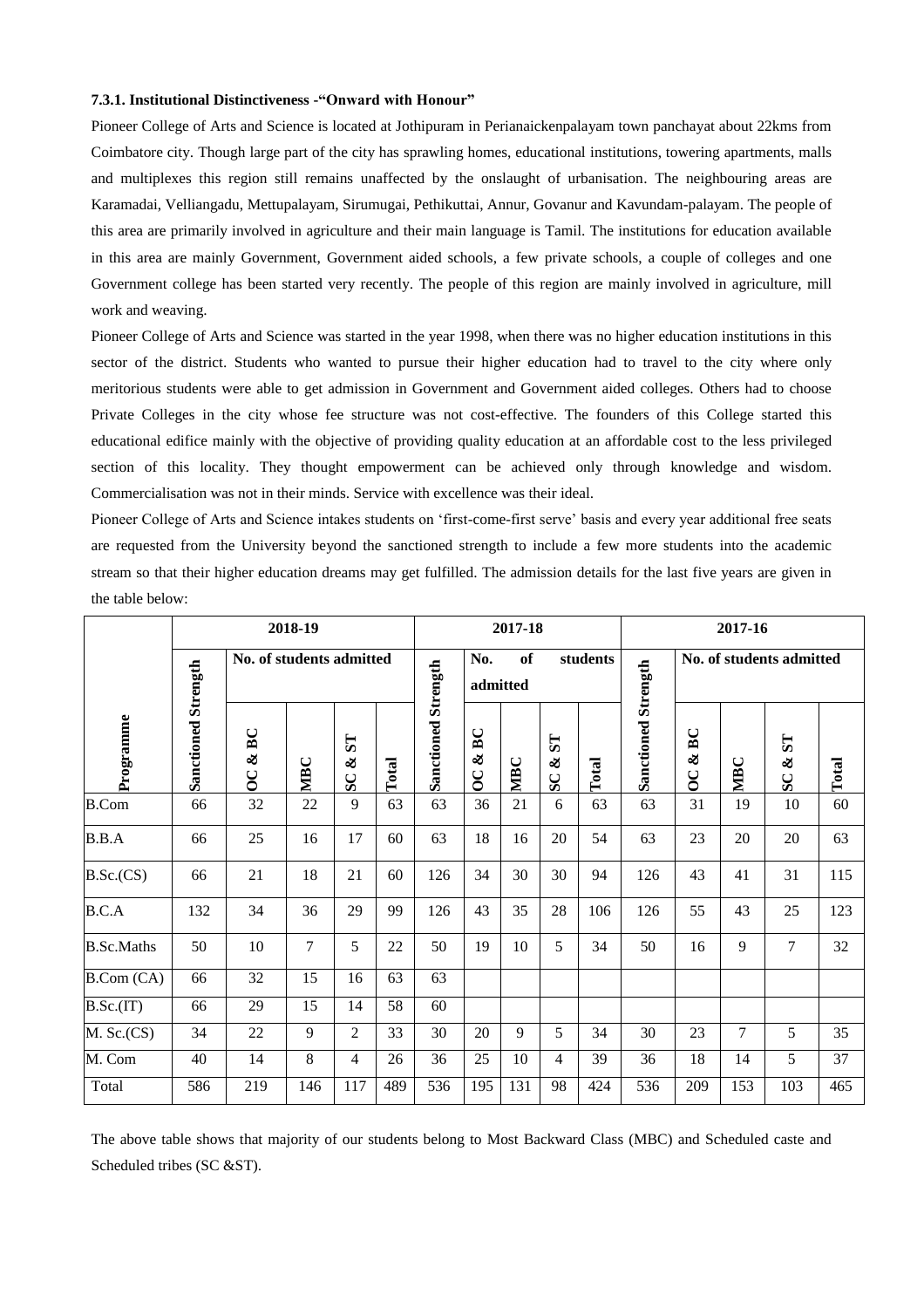Our College stands as Pioneer in arranging scholarships for the deserving students. We help our downtrodden and economically poor students to get financial help.

## **Government scholarships to SC/ST students:**

| 2017-18 | $8,23,780$ given to | 122 students |
|---------|---------------------|--------------|
| 2018-19 | $6,58,710$ given to | 94 students  |

Apart from the above government scholarships to SC / ST students, we provide private scholarships wherever possible. More than 30% of the students complete their higher education with the help of these scholarships. Below are the details of Private scholarships enjoyed by our students in 2018 – 2019.

Private Scholarships - GKD Scholarship, Premier Mills Scholarships, Vijayakrishna Private Ltd Scholarships.

Endowment Scholarships - Sri.Sreedharan Iyengar, Amirtham Velusamy, Sri.V.Gopalakrishnan, Sri.P.Vijayakumar, Sri.P.Krishnasamy, Sri.Rama Jeyam, S.Padmalochana, Dr.R.Chinasamy and Prof.K.R.Karthikeyan. Interest out of Endowments are given to deserving students

Other scholarships - Alumni Association Scholarship-Rs.10, 000/-, Free Education - 18 students every year, Sports Scholarship - 20% fee concession for 11 students, Fee concession - 50% fee concession for 2 students, 20% fee concession for 2 students, XII Students from our Pioneer Mills Higher Secondary School who have joined their UG in Pioneer College of Arts and Science - Rs.500/- concession and Students who have scored above 1000 Marks in XII - Rs.500/- concession. All these amount to Rs. 3,73,750/- for the year 2017-18 and Rs. 7,23,200/- for the year 2018-19 benefiting 39 and 54 students respectively, for two semesters.

We have been acknowledged as one of the best colleges to offer more free education to the downtrodden students, and rewarded with the merit certificate by the Bharathiar Univerisity in the year 2007.

As Majority of our students are from Tamil medium rural schools, they struggle in academics when they come to college due to sudden switch to English medium of instruction. Our strength is our sound pedagogy to teach in Tamil (Mother tongue of 90% of our students) that has withstood the test of time. Faculty members take much effort to teach Tamil medium students in Tamil and in English in the first two semesters and transform them to become executives, entrepreneurs and leaders of tomorrow with self- confidence and efficiency. We focus on all round development of students – our students not only excel in academics but also in sports, cultural and yoga events.

Right from its inception, the college focuses on academic excellence of its students. The College has consistently produced high percentage of results and University Ranks in all streams every year. We have been performing well securing 90% pass percentage. More than 5000 students have graduated successfully out of this institution. As on date the college has produced 76 ranks including 12 gold medals.

Placement cell of the college takes every effort to get employment for all the students. One hour/week is dedicated exclusively for Aptitude training handled by the Mathematics department faculty for all the students irrespective of their Programme. Two hours/week are allotted to soft skill training which is handled by English department faculty in the English Language lab. Placement training has been outsourced to Innovative HR Services Pvt.,Ltd.

Internal Quality Assurance Cell plays pivotal role in maintaining quality standards to attain excellence and has conducted about 15 quality enhancement initiatives in the past five years

All these efforts of our institution have made the less privileged students of this region to lead a confident and honourable life. True to its motto, 'Onward with Honour' the college ensures anyone who enters this portal of learning leaves with honour – academic achievement and placement. To add a feather to our cap, one of our students A.Stephenraj of 2015-18 batch was selected in two companies Microsoft and Google. He is serving as 'Google student ambassador' and continuing his higher education at KIIT, Odisha with the scholarship from Google.